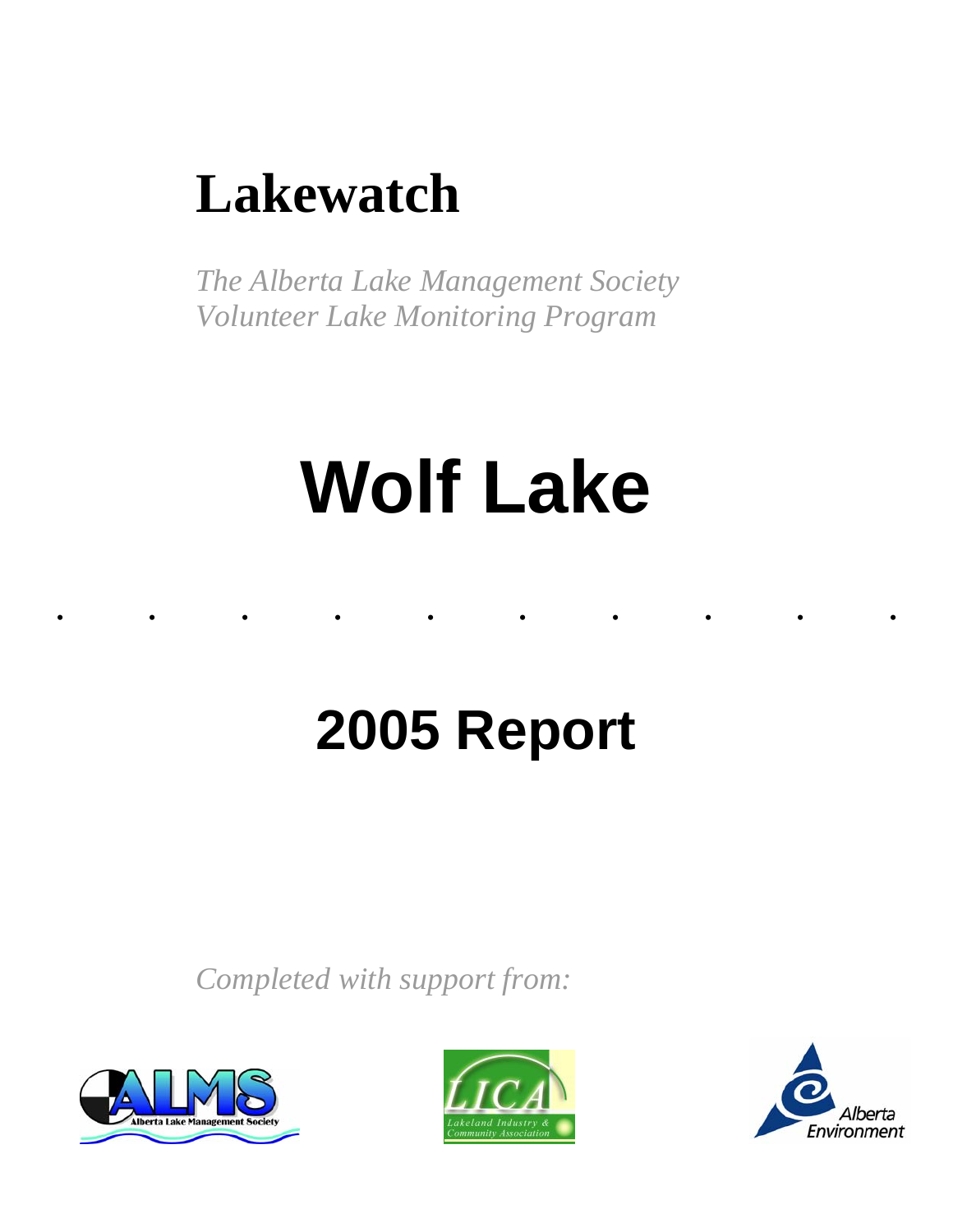**Alberta Lake Management Society CW 315, Biological Science Building, University of Alberta, Edmonton, Alberta T6G 2E9**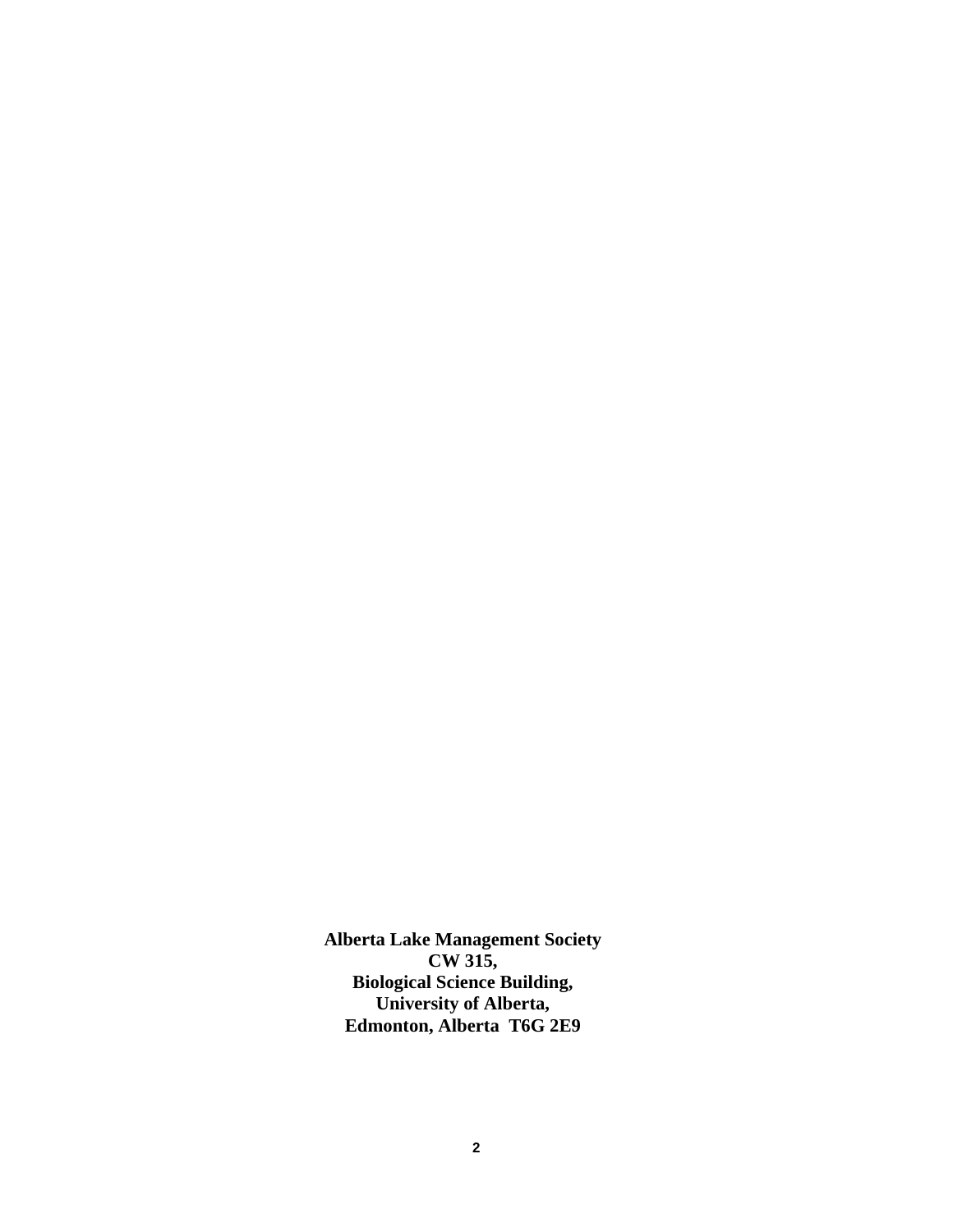*Water is integral to supporting and maintaining life on this planet as it moderates the climate, creates growth and shapes the living substance of all of Earth's creatures. It is the tide of life itself, the sacred source.*  David Suzuki (1997). The Sacred Balance.

# **Alberta Lake Management Society's Lakewatch Program**

Lakewatch has several important objectives, one of which is to collect and interpret water quality on Alberta Lakes. Equally important is educating lake users about their aquatic environment, encouraging public involvement in lake management, and facilitating cooperation and partnerships between government, the scientific community and lake users. Lakewatch Reports are designed to summarize basic lake data in understandable terms for a lay audience, and are not meant to be a complete synopsis of information about specific lakes. Additional information is usually available for lakes that have been included in Lakewatch and readers requiring more information are encouraged to seek these sources.

ALMS would like to thank all who express interest in Alberta's aquatic environments and particularly those who have participated in the Lakewatch program. These people prove that ecological apathy can be overcome and give us hope that our water resources will not be the limiting factor in the health of our environment.

# **Acknowledgements**

The Lakewatch program is made possible through the Lakewatch Chairs, Théo Charette and Ron Zurawell, and the volunteers. George Walker and Brad Kappel were the main volunteer for Wolf Lake. They supplied the watercraft and made sampling possible through the dedication of their time. Our summer field technician and volunteer coordinator, Vien Lam, was a valuable addition and contributor to this year's program. Numerous Alberta Environment staff also contributed to successful completion of the 2005 program. Project Technical Coordinator, Shelley Manchur was instrumental in planning and organizing the field program. Technologists, Mike Bilyk, Brian Jackson and John Willis were involved in the logistics planning and training aspects of the program. Doreen LeClair was responsible for data management. Théo Charette (ALMS Director) was responsible for program administration and planning. Théo Charette, Ron Zurawell (Limnologist, AENV), and Lori Neufeld (ALMS Director) prepared this report. Alberta Environment and Lakeland Industry and Community Association (LICA) financially supported the Lakewatch program.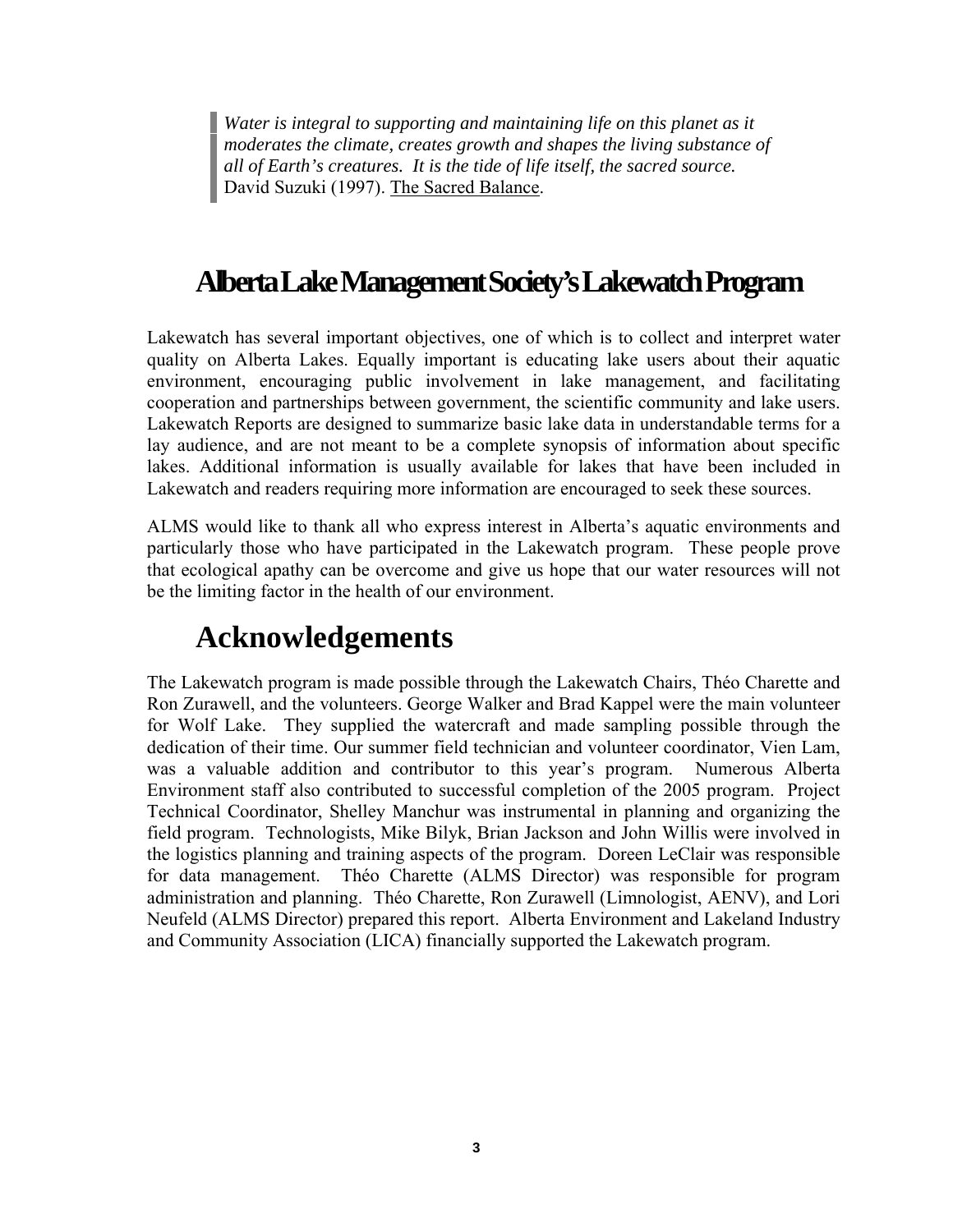# **Wolf Lake**

Wolf Lake is a beautiful wilderness lake located just south of the Primrose Lake Air Weapons Range. It is popular for its northern pike and walleye fishery, lowdensity campground and minimal boat traffic. The lake is situated approximately 70 km north of the town of Bonnyville and 310 km northeast of the city of Edmonton. To reach the lake from Edmonton, take Highway 28 northeast to Bonnyville, then Highway 41 north to the hamlet of La Corey. Drive west on Highway 55 until you are 5.5 km west of the hamlet of Iron River, then turn north onto an all weather road that eventually winds its way to Wolf Lake. The lake's name is a translation from the Cree *Mahikan Sakhahegan.* In 1911, wolves near the lake were reported to



**Figure 1:** Bathymetry of Wolf Lake.

have chased a fur-buyer's sleigh for quite a distance (Chipeniuk 1975).

A road to the lake was built in 1963 by the Department of Lands and Forests. A campground, Wolf Lake Provincial Recreation Area, is located on the south shore. It is open from 1 May to 30 September and provides 65 campsites, pump water, a sewage disposal facility, a boat launch and a sandy beach. The campground is heavily forested and has been left, as much as possible, in its natural state. There is no defined swimming area and no day-use area, but day-users are welcome to use the facilities at a campsite.

The drainage basin of Wolf Lake is 22 times the size of the lake. Most of the watershed is located northeast of the lake. The outlet, the Wolf River, flows east to the Sand River, which eventually joins the Beaver River. Wolf Lake is located in the Moist Mixedwood Subregion of the Boreal Mixedwood Ecoregion. The dominant trees in dry areas are trembling aspen, balsam poplar, jack pine, and white spruce. In wet areas, black spruce, willows, and sedges grow.

Wolf Lake is large (31.5 km<sup>2</sup>) and has three distinct basins. The northwest basin slopes rapidly to a maximum depth of 15.5 m; most of it is deeper than 10 m. The central basin has a maximum depth of 20.5 m, but a large part of it is less than 6 m deep. The eastern basin is long and narrow and contains the deepest part of the lake. It drops off steeply to a maximum depth of about 38 m.

The average concentrations of algae in Wolf Lake are quite low, but the water turns green in early spring and midsummer. Large areas of dense aquatic vegetation are present in the western basin of the lake, whereas other areas support a low density of plants.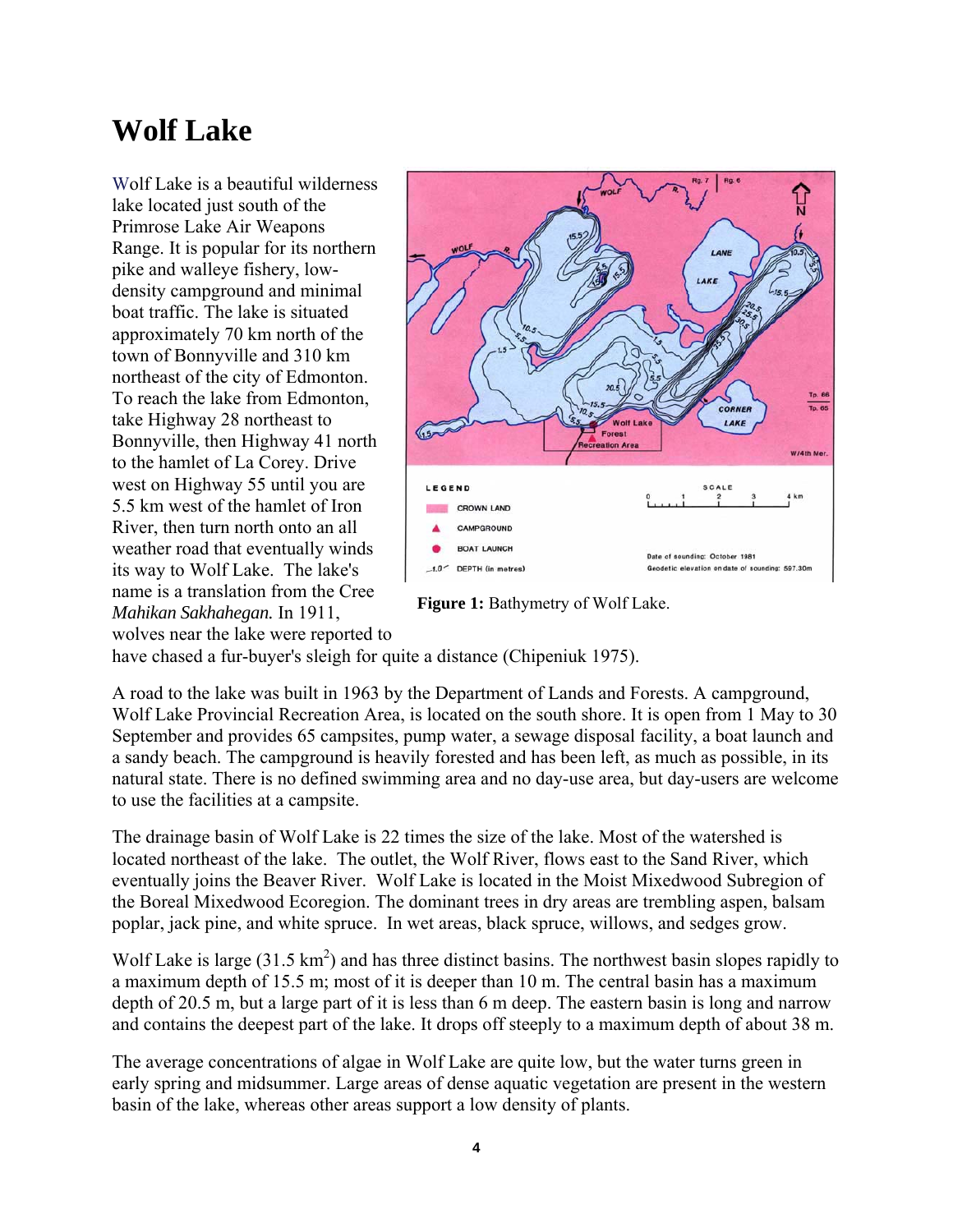## **Results**

## *Water Levels*

Water levels in Wolf Lake have been monitored by Environment Canada since 1968 under the joint Federal-Provincial Hydrometric agreement (Fig ure 2). Similarly to other lakes north of the Beaver River, water levels have remained fairly steady since the 1970s. Over the period of record, water levels ranged from a minimum of 597.032 m (Oct. 1992) to a maximum of 597.889 m (July 1997).



**Figure 2:** Historical water levels of Wolf Lake.

## *Water Temperature and Dissolved Oxygen*

*Water temperature and dissolved oxygen profiles in the water column can provide information on water quality and fish habitat. Please refer to the end of this report for descriptions of technical terms.* 

In 2005, Wolf Lake exhibited strong thermal stratification (i.e., the condition where water temperature changes by more than one degree within one meter depth) throughout the summer (Figure 3). Stratification occurred at a depth of 4 to 6 meters in early summer and then deepened to 10 to 12 meters. The entire lake was well-airated during early summer (i.e., above the acute provincial guideline for the protection of aquatic life (5 mg/L)) and then dissolved oxygen concentrations dropped quickly to near-anoxia levels under the line of thermal stratification.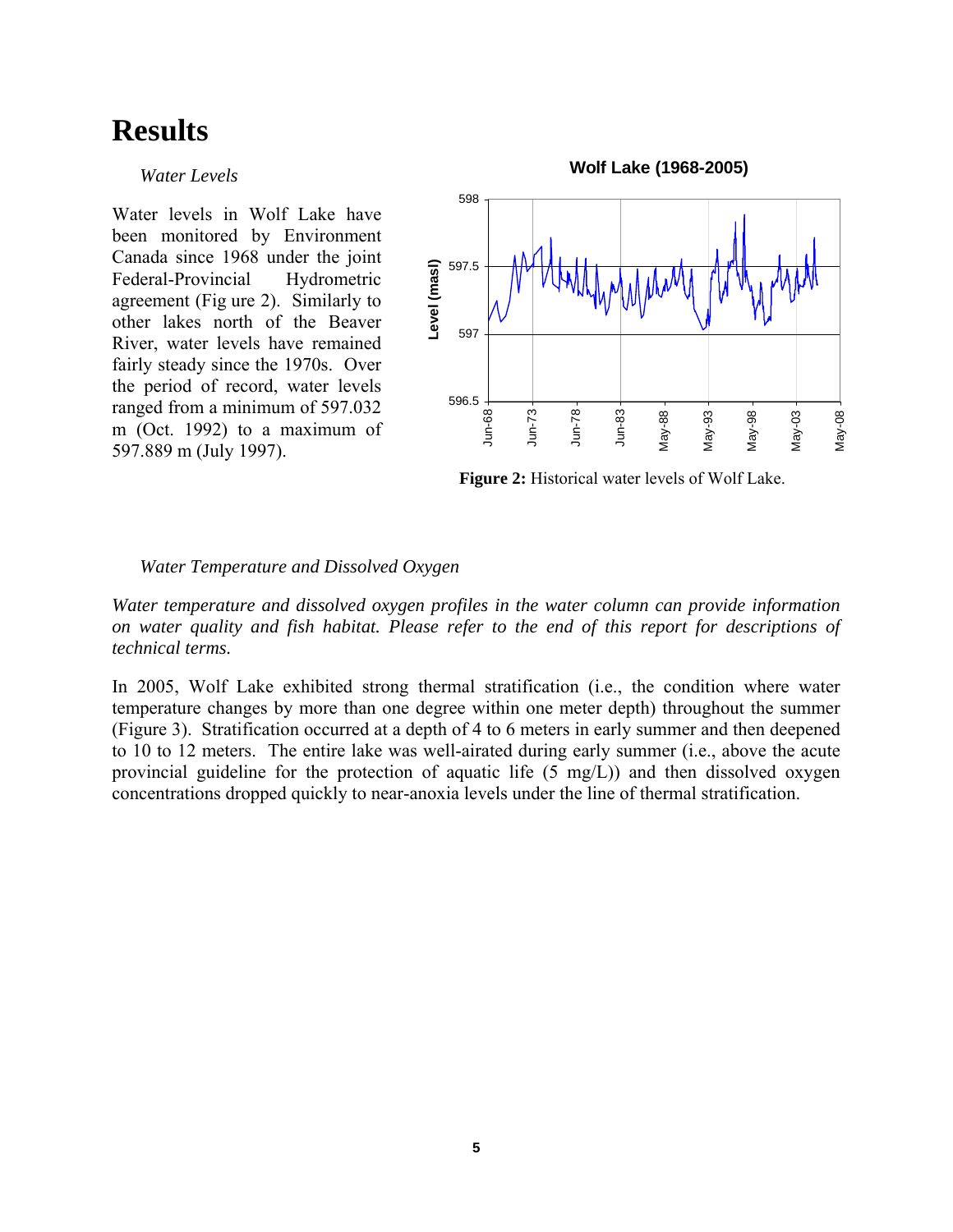

**Figure 2.** Temperature and oxygen concentration with depth of Wolf Lake.

### *Water clarity and Secchi Depth*

*During the melting of snow and ice in spring, lake water can become cloudy from silt transported into the lake. Lake water usually clears in late spring but then becomes more turbid with increased algal biomass as the summer progresses. The easiest and most widely used measure of lake water clarity is the Secchi disk depth.* 

In 2005, Wolf Lake's water was quite clear, with a Secchi disk depth of 3.5 m. Water clarity followed patterns in algal biomass, or water greenness (Figure 4). Water clarity was lowest in early summer and increased after this point as algal biomass decreased.



**Figure 4:** Total phosphorus & chlorophyll-*a* (amount of algae) concentrations, and Secchi disk depth in Wolf Lake, summer 2005.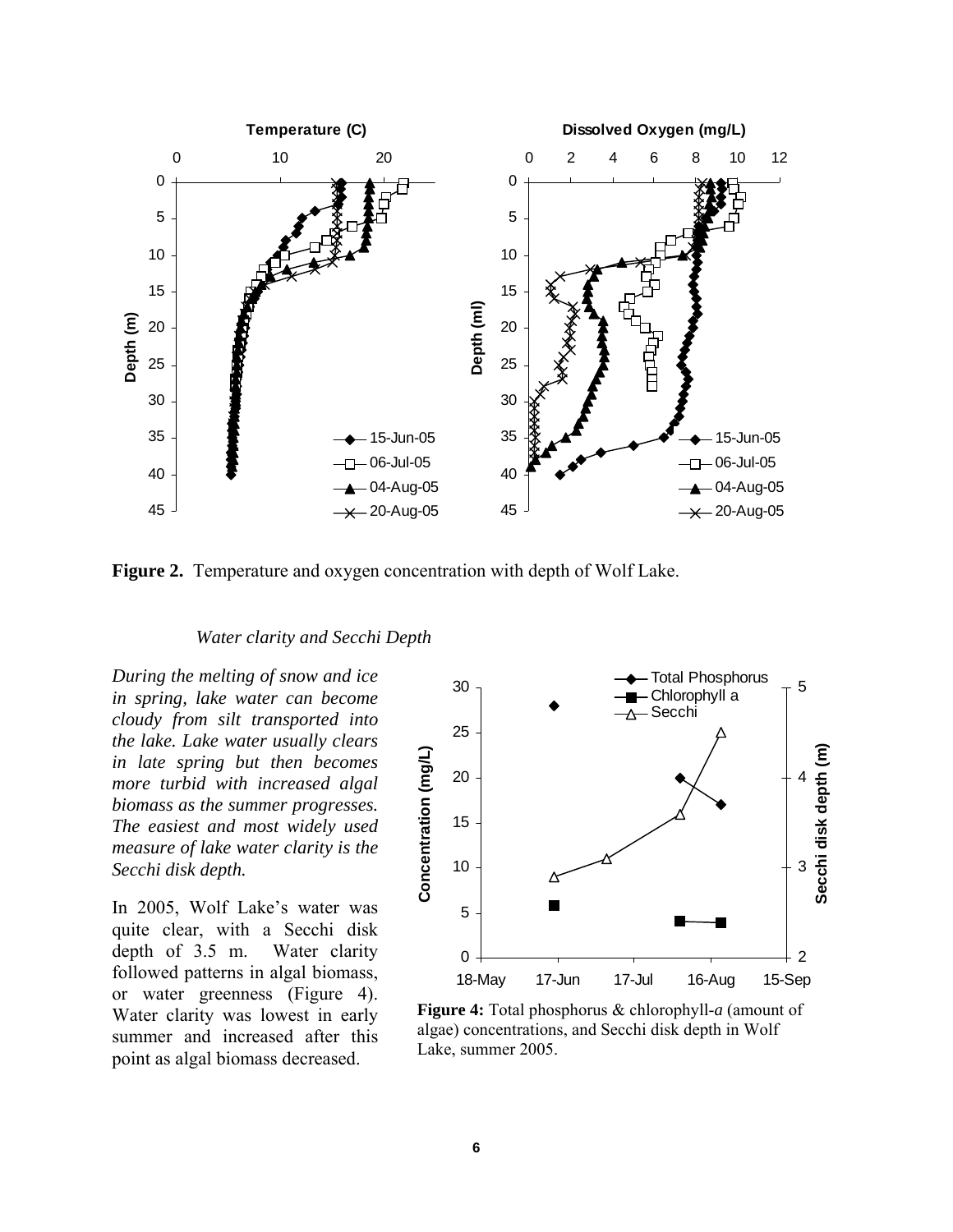## *Water chemistry*

Wolf Lake had moderate nutrient concentrations and algal biomass compared to lakes throughout Canada, and therefore is considered mesotrophic (Refer to: *Trophic status based on lake water characteristics: A brief introduction to Limnology at the end of this report)*. In the Alberta context, where lakes are naturally nutrient-rich, Wolf Lake has lower than average algae and nutrients. In 2005, total phosphorus concentrations were highest right after spring mixing and then decreased as algae consumed the nutrients. Typically, phosphorus concentrations in Alberta lakes increase during the summer, as a result of recycling of nutrients from bottom sediments. In Wolf Lake, the sediments do not appear to be a significant source of nutrients during summer, which is unusual for a lake in Alberta. Chlorophyll *a*, which is a measure of algal biomass, mirrored patterns in total phosphorus concentration (**Figure 4**). Wolf Lake's watershed is quite pristine, which explains the lake's cleanliness and beauty. This finding points to the importance of sound watershed management and protection.

Like most lakes in Alberta, Wolf Lake is well buffered from acidification; its pH of 8.5 is well above that of pure water (i.e., pH 7). Bicarbonate, calcium, magnesium, and sodium are the dominant ions in Wolf Lake (Appendix 1). The concentrations of most ions and nutrients remained constant since the 1980s, indicating no change in hydrology. Major nutrients (P, N) and water clarity have not changed much, likely because the watershed remains mostly pristine. In general, there is a lack of water quality information for Wolf Lake.

The average concentrations of various heavy metals (as total recoverable concentrations) were below CCME guidelines for the Protection of Freshwater Aquatic Life. Results of the metal analyses, compared to guideline values, are listed in Appendix 2. Further sampling of Wolf Lake is required to detect long-term trends in water quality.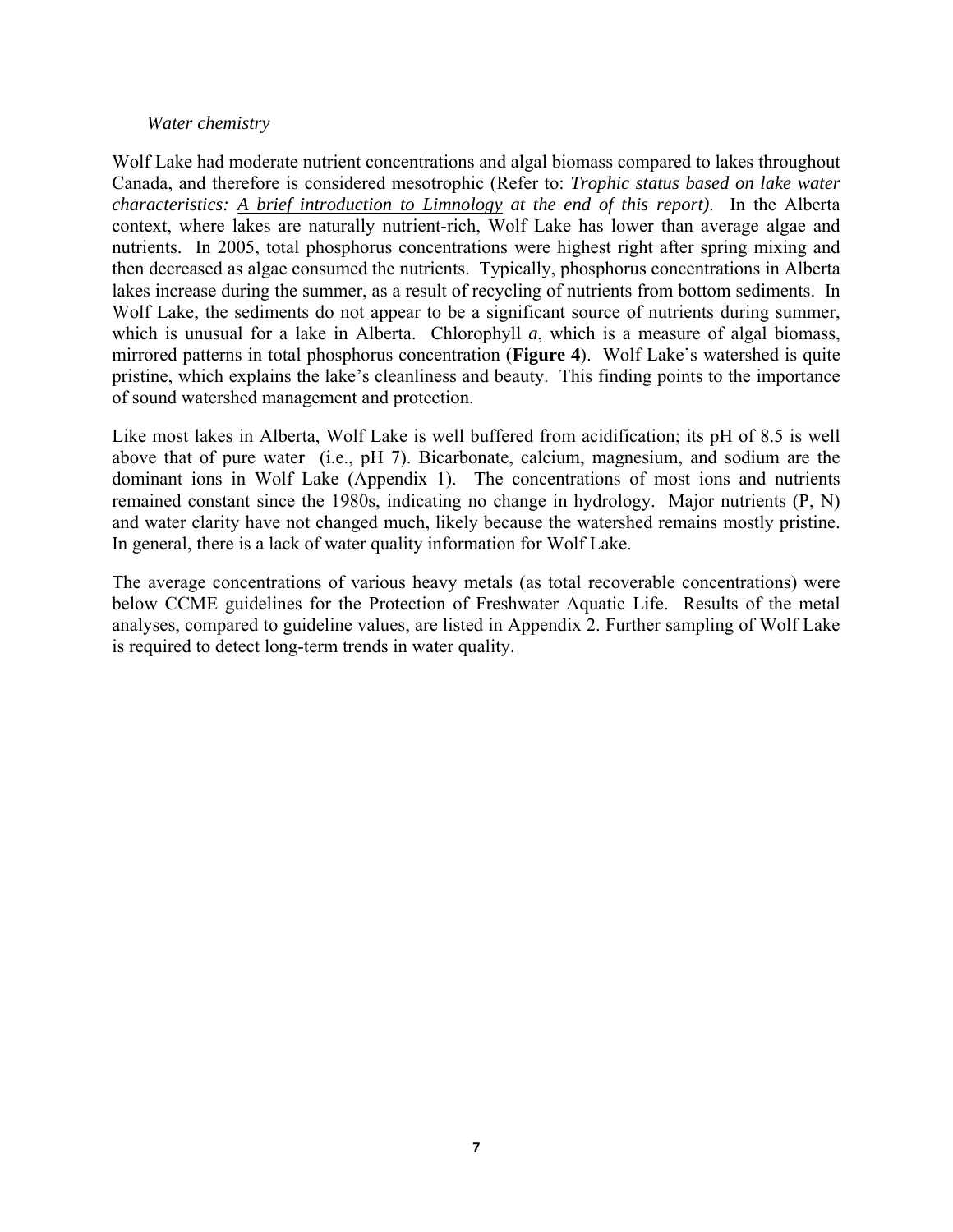## **Appendix 1**

| <b>Table1:</b> Mean chemical characteristics of Wolf Lake. |                |      |  |  |
|------------------------------------------------------------|----------------|------|--|--|
| Parameter                                                  | 1981           | 2005 |  |  |
| Total $P(\mu g/L)$                                         | 25             | 22   |  |  |
| TDP $(\mu g/L)$                                            | 10             | 6.7  |  |  |
| Chlorophyll $a$ ( $\mu$ g/L)                               | 7.9            | 4.6  |  |  |
| Secchi disk depth (m)                                      | 2.8            | 3.5  |  |  |
| Total N $(\mu g/L)$                                        | 911            | 830  |  |  |
| $NO2+3 (\mu g/L)$                                          | < 8            | 3.7  |  |  |
| $NH_4(\mu g/L)$                                            | <35            | 25   |  |  |
| $Ca \, (mg/L)$                                             | 30             | 27   |  |  |
| $Mg$ (mg/L)                                                | 16             | 15   |  |  |
| $Na$ (mg/L)                                                | 11             | 12   |  |  |
| $K$ (mg/L)                                                 | 2              | 2.1  |  |  |
| $SO_4$ (mg/L)                                              | $\overline{2}$ | 3    |  |  |
| $Cl$ (mg/L)                                                | $\mathbf{1}$   | 0.9  |  |  |
| $CO3$ (mg/L)                                               | 0.3            | 7    |  |  |
| HCO <sub>3</sub> (mg/L)                                    | 189            | 180  |  |  |
| Total Alkalinity (mg/L CaCO <sub>3</sub> )                 | 156            | 159  |  |  |
| pH                                                         | $7.4 - 8.5$    | 8.5  |  |  |
| Total dissolved solids (mg/L)                              | 156            | 156  |  |  |
| Dissolved Organic Carbon (mg/L)                            | 13             | 15   |  |  |

**Table1:** Mean chemical characteristics of Wolf Lake.

Note. TDP = total dissolved phosphorus,  $NO<sub>2+3</sub>$  = nitrate+nitrite,  $NH_4$  = ammonium, Ca = calcium, Mg = magnesium, Na = sodium, K = potassium,  $SO_4$  = sulfate, Cl = chloride, HCO<sub>3</sub> = bicarbonate,  $CO<sub>3</sub> =$  carbonate.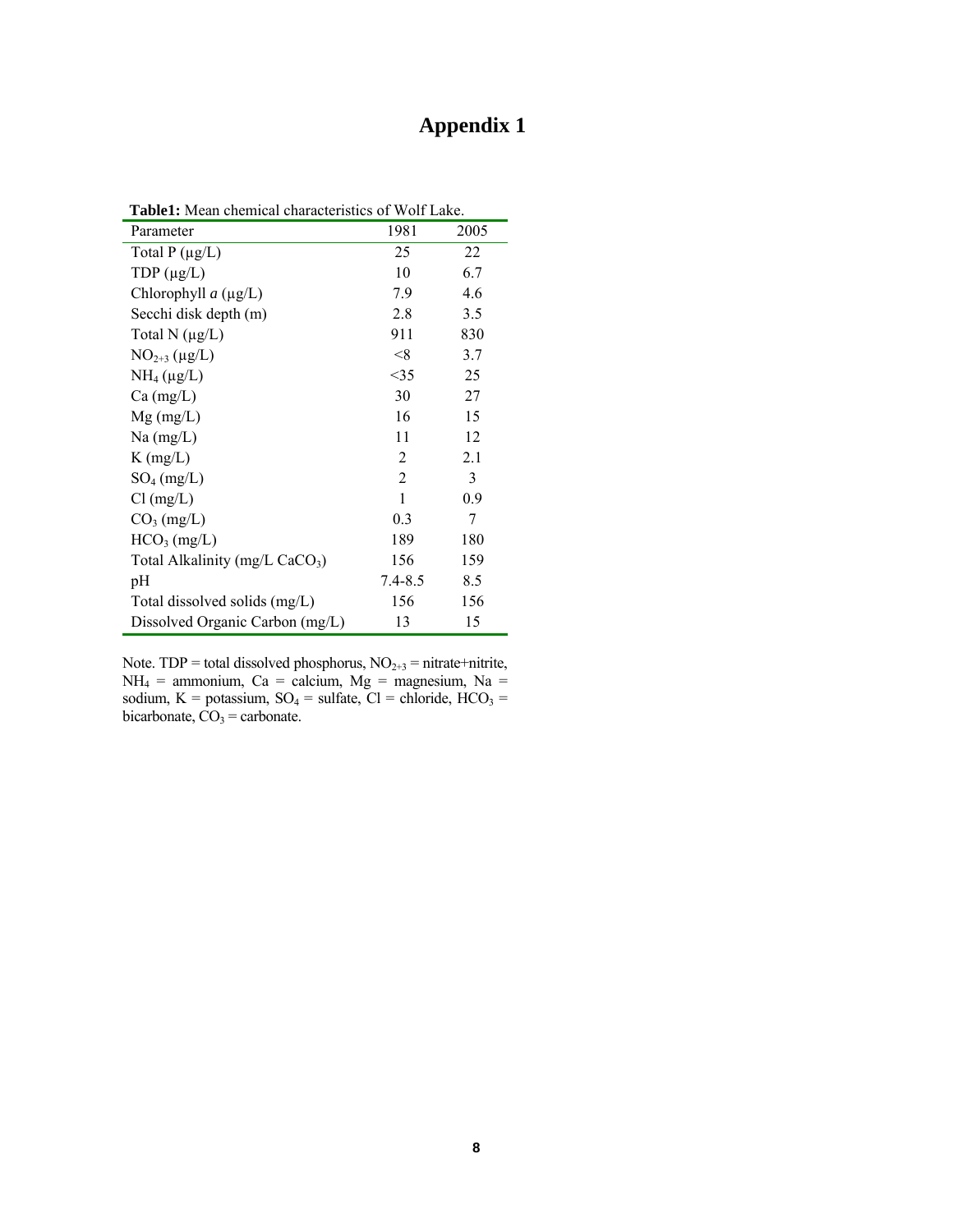## **Appendix 2**

| <b>Metals (total)</b> | 2005     | <b>Guidelines</b>                 |
|-----------------------|----------|-----------------------------------|
| ALUMINUM ug/L         | 4.04     | 100 <sup>a</sup>                  |
| ANTIMONY ug/L         | 0.021    | $6^e$                             |
| ARSENIC ug/L          | 0.944    | 5                                 |
| BARIUM ug/L           | 32       | $1000^\circ$                      |
| BERYLLIUM ug/L        | < 0.003  | $100^{d,f}$                       |
| BISMUTH ug/L          | < 0.001  |                                   |
| <b>BORON ug/L</b>     | 54.7     | $\underline{5000}^{\mathrm{e,f}}$ |
| CADMIUM ug/L          | 0.0024   | $0.085^{b}$                       |
| CHROMIUM ug/L         | 0.123    |                                   |
| COBALT ug/L           | 0.0188   | $1000^{\dagger}$                  |
| COPPER ug/L           | 0.176    | 4 <sup>c</sup>                    |
| IRON ug/L             | 35.4     | 300                               |
| FLUORIDE mg/L         | 0.17     | 1.5                               |
| LEAD ug/L             | 0.0366   | 7 <sup>c</sup>                    |
| LITHIUM ug/L          | 11.3     | 2500 <sup>9</sup>                 |
| MANGANESE ug/L        | 33.5     | 200 <sup>9</sup>                  |
| MOLYBDENUM ug/L       | 0.328    | $73^{\overline{d}}$               |
| NICKEL ug/L           | < 0.005  | $150^{\circ}$                     |
| SELENIUM ug/L         | 0.104    | 1                                 |
| STRONTIUM ug/L        | 121      |                                   |
| SILVER ug/L           | 0.00272  |                                   |
| THALLIUM ug/L         | < 0.0003 | 0.8                               |
| THORIUM ug/L          | 0.0039   |                                   |
| TIN ug/L              | 0.0332   |                                   |
| TITANIUM ug/L         | 0.481    |                                   |
| URANIUM ug/L          | 0.103    | 100 <sup>e</sup>                  |
| VANADIUM ug/L         | 0.0845   | $100^{f, g}$                      |
| ZINC ug/L             | 8.35     | 30                                |

With the exception of fluoride (which reflects the mean concentration of dissolved fluoride only), values represent means of total recoverable metal concentrations. a

<sup>a</sup> Based on pH  $\geq 6.5$ ; calcium ion concentration  $\lceil Ca^{+2} \rceil \geq 4$  mg/L; and dissolved organic carbon concentration [DOC]  $\geq 2$  mg/L.<br><sup>b</sup> Based on water Hardness of 300 mg/L (as CaCO<sub>3</sub>).<br><sup>c</sup> Based on water Hardness > 180 mg/L (as CaCO<sub>3</sub>).

<sup>d</sup> CCME interim value.

e Based of Canadian Drinking Water Quality guideline values.

f Based of CCME Guidelines for Agricultural Use (Livestock Watering).

<sup>g</sup> Based of CCME Guidelines for Agricultural Use (Irrigation).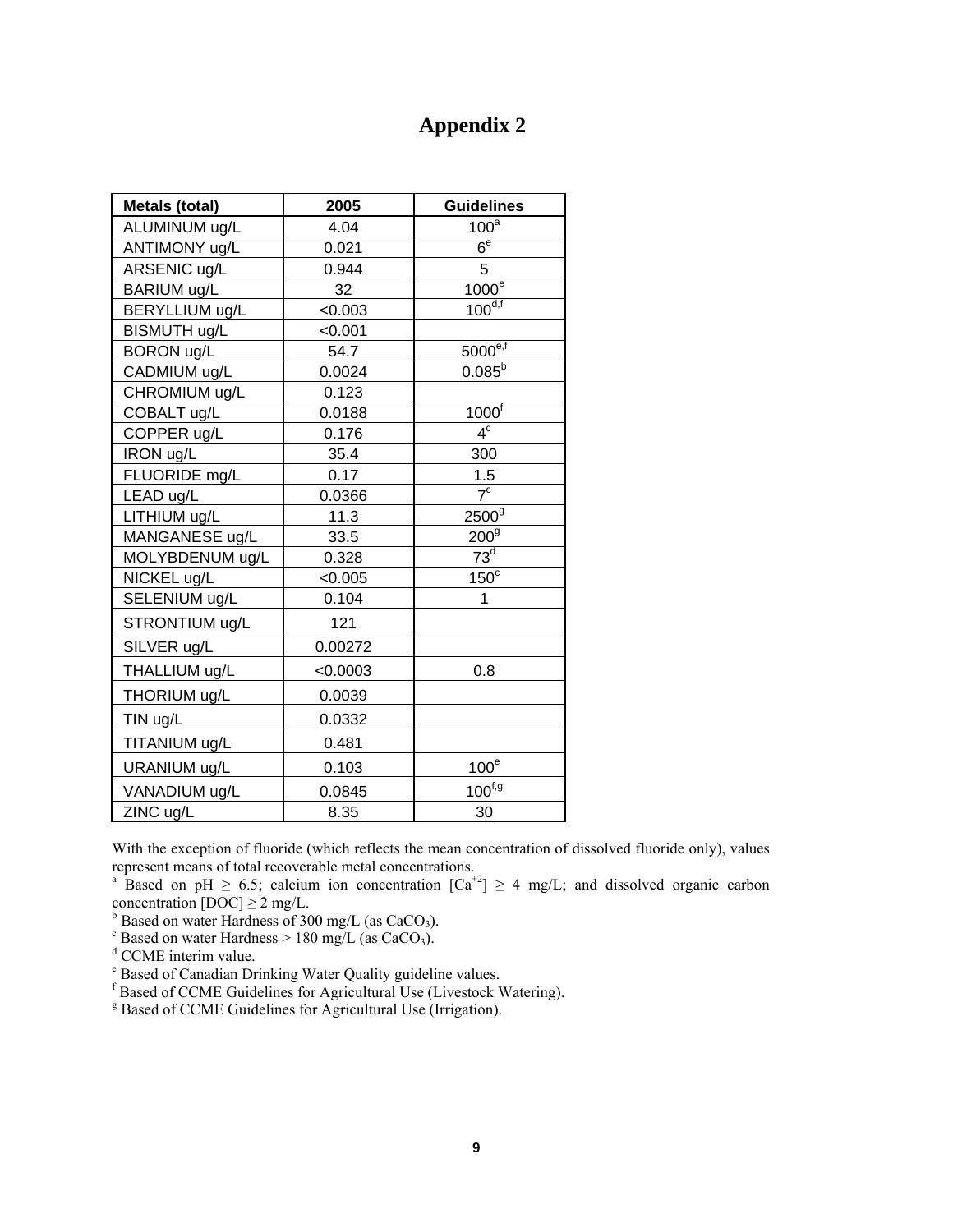## A brief introduction to Limnology

## *Indicators of water quality*

Water samples are collected in Lakewatch to determine the water quality of lakes. Though not all encompassing, the variables collected in Lakewatch are sensitive to human activities in watersheds that can cause degraded water quality. For example, nutrients such as phosphorus and nitrogen are important determinants of lake productivity. The concentrations of these nutrients in a lake are impacted (typically elevated) by land use changes such as increased crop production or livestock grazing. Elevated nutrient concentrations can cause increases in undesirable algae blooms resulting in low dissolved oxygen concentrations, degraded habitat for fish and noxious smells. A large increase in nutrients over time may also indicate sewage inputs which in turn may result in other human health concerns associated with bacteria or the protozoan *Cryptosporidium*.

### *Temperature and mixing*

Water temperature in a lake dictates the behavior of many chemical parameters responsible for water quality. Heat is transferred to a lake at its surface and slowly moves downward depending on water circulation in the lake. Lakes with a large surface area or a small volume tend to have greater mixing due to wind. In deeper lakes, circulation is not strong enough to move warm water to depths typically greater than 4 or 5 m and as a result cooler denser water remains at the bottom of the lake. As the difference in temperature



**Fig. 1**: Difference in the circulation of the water column depending on thermal stratification.

between warm surface and cold deeper water increases, two distinct layers are formed. Limnologists call these layers of water the **epilimnion** at the surface and the **hypolimnion** at the bottom. The layers are separated by a transition layer known as the **metalimnion** which contains the effective wall separating top and bottom waters called a **thermocline**. A thermocline typically occurs when water temperature changes by more than one degree within one meter depth. The hypolimnion and epilimnion do not mix, nor do elements such as oxygen supplied at the surface move downward into the hypolimnion. In the fall, surface waters begin to cool and eventually reach the same temperature as hypolimnetic water. At this point the water mixes from top to bottom in what is called a **turnover** event. Surface water cools further as ice forms and again a thermocline develops this time with  $4^{\circ}$  C water at the bottom and  $0^{\circ}$  C water on the top.

In spring another turnover event occurs when surface waters warm to 4° C. Lakes with this mixing pattern of two stratification periods and two turnover events are called **dimictic** lakes. In shallower lakes, the water column may mix from top to bottom most of the ice-free season with occasional stratification during periods of calm warm conditions. Lakes that mix frequently are termed **polymictic** lakes. In our cold climate, many shallow lakes are **cold monomictic** meaning a thermocline develops every winter, there is one turnover event in spring but the remainder of the ice free season the lake is polymictic.

## *Dissolved Oxygen*

Oxygen enters a lake at the lake surface and throughout the water column when produced by photosynthesizing plants, including algae, in the lake. Oxygen is consumed within the lake by respiration of living organisms and decomposition of organic material in the lake sediments. In lakes that stratify (see temperature above), oxygen that dissolves into the lake at the surface cannot mix downward into the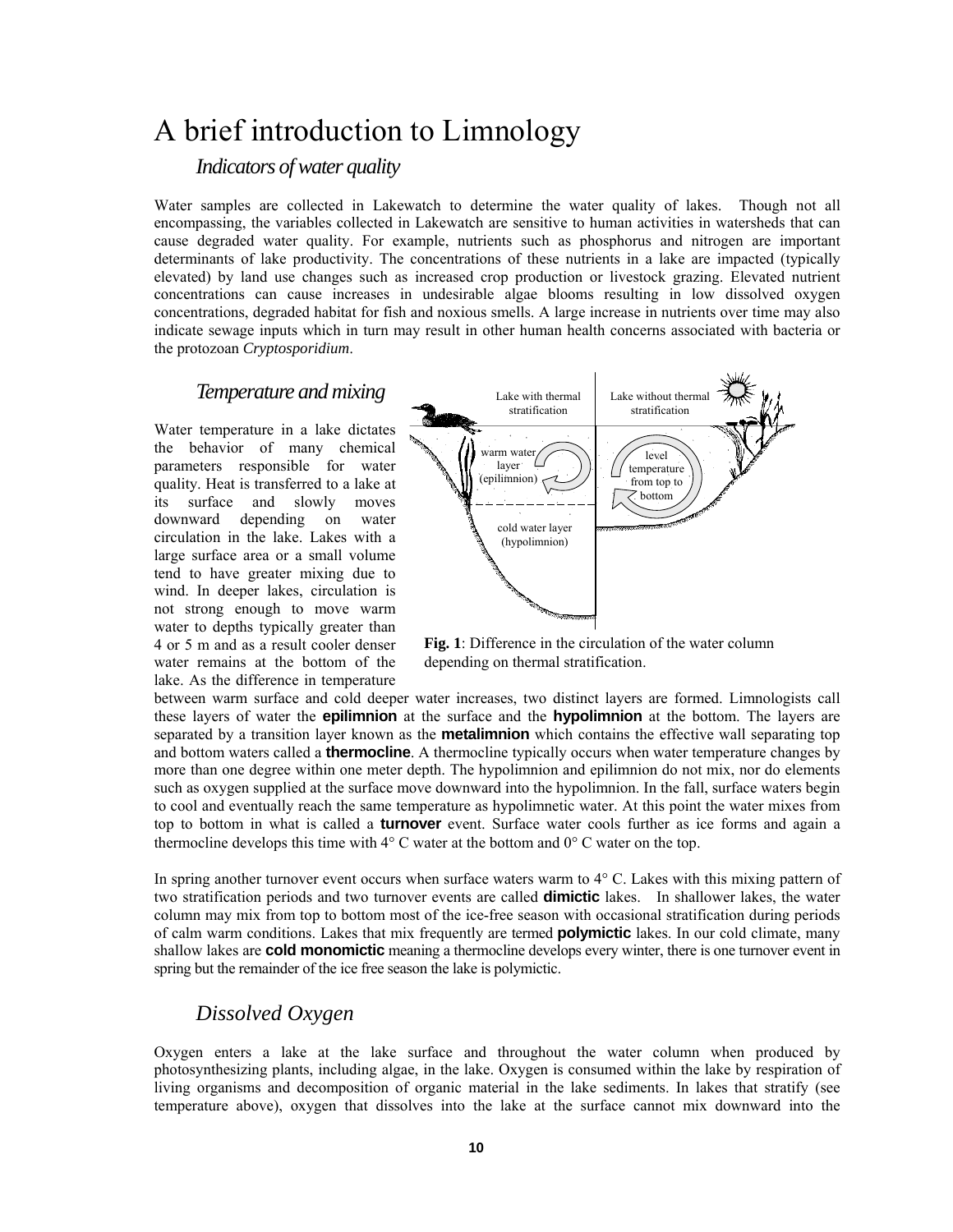hypolimnion. At the same time oxygen is depleted in the hypolimnion by decomposition. The result is that the hypolimnion of a lake can become **anoxic**, meaning it contains little or no dissolved oxygen. When a lake is frozen, the entire water column can become anoxic because the surface is sealed off from the atmosphere. Winter anoxic conditions can result in a fish-kill which is particularly common during harsh winters with extended ice-cover. Alberta Surface Water Quality Guidelines suggest dissolved oxygen concentrations (in the epilimnion) must not decline below 5 mg/L and should not average less than 6.5 mg/L over a seven-day period. However, the guidelines also require that dissolved oxygen concentrations remain above 9.5 mg/L in areas where early life stages of aquatic biota, particularly fish, are present.

## *General Water Chemistry*

Water in lakes always contains substances that have been transported by rain and snow or have entered the lake in groundwater and inflow streams. These substances may be dissolved in the water or suspended as particles. Some of these substances are familiar minerals, such as sodium and chloride, which when combined form table salt, but when dissolved in water separate into the two electrically charged components called **ions**. Most dissolved substances in water are in ionic forms and are held in solution due to the polar nature of the water molecule. **Hydrophobic** (water-fearing) compounds such as oils contain little or no ionic character, are non-polar and for this reason do not readily dissolve in water. Although hydrophobic compounds do not readily dissolve, they can still be transported to lakes by flowing water. Within individual lakes, ion concentrations vary from year to year depending on the amount and mineral content of the water entering the lake. This mineral content can be influenced by the amount of precipitation and other climate variables as well as human activities such as fertilizer and road salt application.

## *Phosphorus and Nitrogen*

Phosphorus and nitrogen are important nutrients limiting the growth of algae in Alberta lakes. While nitrogen usually limits agricultural plants, phosphorus is usually in shortest supply in lakes. Even a slight increase of phosphorus in a lake can, given the right conditions, promote algal blooms causing the water to turn green in the summer and impair recreational uses. When pollution originating from livestock manure and human sewage enters lakes not only are the concentrations of phosphorus and nitrogen increased but nitrogen can become a limiting nutrient which is thought to cause blooms of toxic algae belonging to the cyanobacteria. Not all cyanobacteria are toxic, however, the blooms can form decomposing mats that smell and impair dissolved oxygen concentrations in the lake.

## *Chlorophyll a*

Chlorophyll *a* is a photosynthetic pigment that green plants, including algae, possess enabling them to convert the sun's energy to living material. Chlorophyll *a* can be easily extracted from algae in the laboratory. Consequently, chlorophyll *a* is a good estimate of the amount of algae in the water. Some highly productive lakes are dominated by larger aquatic plants, known as macrophytes, rather than suspended algae. In these lakes, chlorophyll *a* and nutrient values taken from water samples do not include productivity from large aquatic plants. As a result, lakes like Chestermere which are dominated by macrophytes can be at a lower trophic state than if macrophyte biomass was included. Unfortunately, the productivity and nutrient cycling contributions of macrophytes are difficult to sample accurately and are therefore not typically included in trophic state indices.

#### *Secchi Disk Depth*

Lakes that are clear are more attractive for recreation, whereas those that are turbid or murky are considered by lake users to have poor water quality. Secchi disk depth is the oldest, simplest, and quickest quantitative measure of water clarity. A Secchi disk is a black and white disk that is lowered down through the water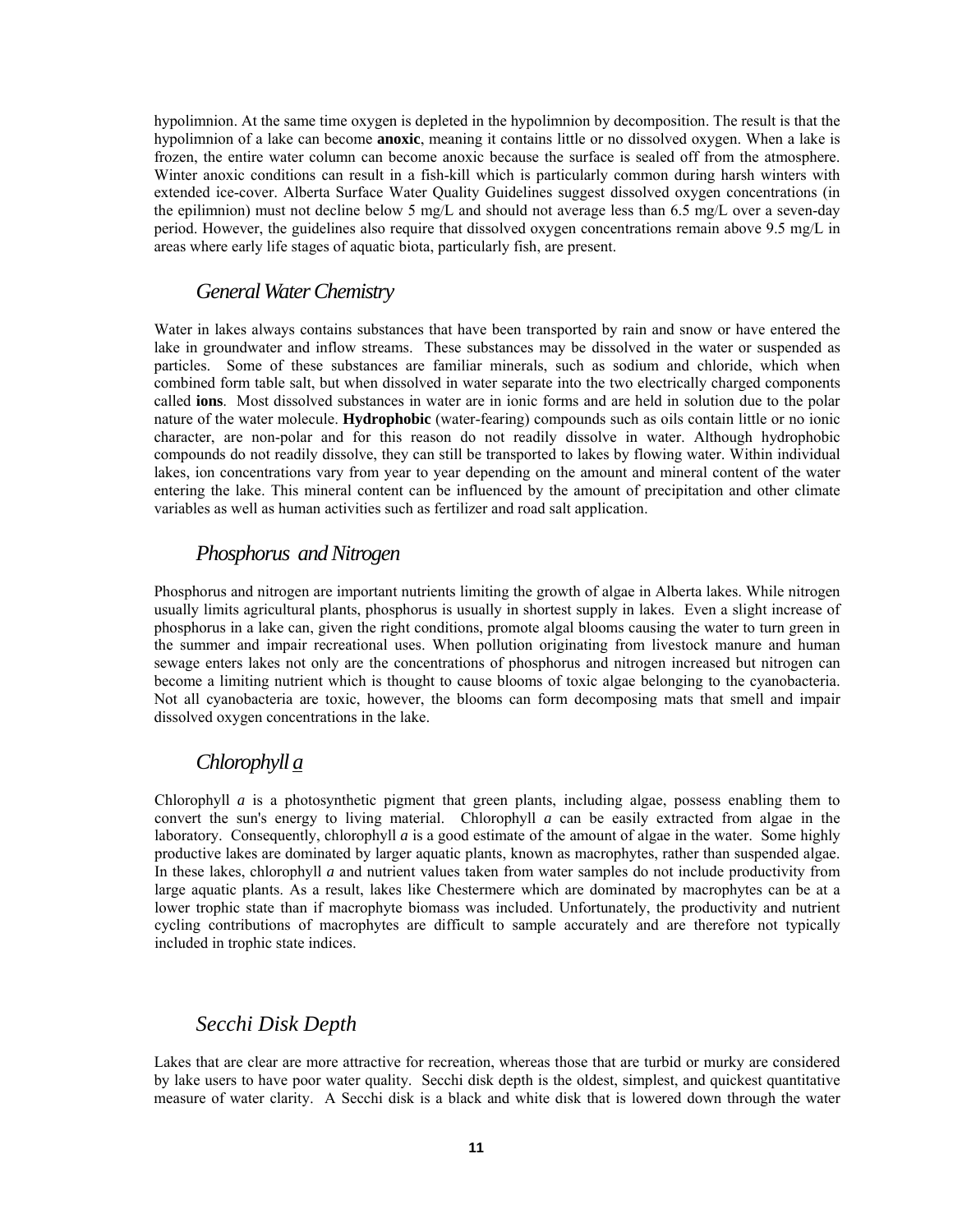column until it can no longer be seen. Secchi disk depth is the midpoint between the depth at which it disappears when lowered and reappears when it is pulled up again. The Secchi disk depth in lakes with high algal biomass will generally be shallow. However, Secchi disk depth is not only affected by algae. High concentrations of suspended sediments, particularly fine clays or glacial till, are common in plains or mountain reservoirs of Alberta. Mountain reservoirs may have exceedingly shallow Secchi disk depths despite low algal growth and nutrient concentrations.

The euphotic zone, calculated as twice the Secchi disk depth, is the portion of the water column that has sufficient light for aquatic plants to grow. Murky waters, with shallow Secchi depths, can prevent aquatic plants from growing on the lake bottom. Aquatic plants are important because they ensure clear lake water by reducing shoreline erosion and stabilizing lake bottom sediments. Many lakes in Alberta are shallow and have bottom sediments with high concentrations of nutrients. Without aquatic plants, water quality may decline in these lakes due to murky, sediment-laden water and excessive algal blooms. Maintaining aquatic plants in certain areas of a lake is often essential for ensuring good water clarity and a healthy lake as many organisms, like aquatic invertebrates and fish, depend on aquatic plants for food and shelter.

## *Trophic state*

Trophic state is a classification system for lakes that depends on fertility and is a useful index for rating and comparing lakes. From low to high nutrient and algal biomass (as chlorophyll) concentrations, the trophic states are: **oligotrophic**, **mesotrophic**, **eutrophic** and **hypereutrophic**. The nutrient and algal biomass concentrations that define these categories are shown in the following table, a figure of Alberta lakes compared by trophic state can be found on the ALMS website. A majority of lakes in Alberta are meso- to eutrophic because they naturally contain high nutrient concentrations due to our deep fertile soils. Thus, lakes in Alberta are susceptible to human impacts because they are already nutrient-rich; any further nutrient increases can bring about undesirable conditions illustrated in Fig 2.



**Fig. 2**: Suggested changes in various lake characteristics with eutrophication. From "Ecological Effects of Wastewater", 1980

| Trophic state  | <b>Total Phosphorus</b><br>$(\mu$ g/L) | Total Nitrogen<br>$(\mu g/L)$ | Chlorophyll a<br>$(\mu g/L)$ | Secchi Depth<br>(m) |
|----------------|----------------------------------------|-------------------------------|------------------------------|---------------------|
| Oligotrophic   | < 10                                   | < 350                         | $<$ 3.5                      | >4                  |
| Mesotrophic    | $10 - 30$                              | $350 - 650$                   | $35 - 9$                     | $4 - 2$             |
| Eutrophic      | $30 - 100$                             | $650 - 1200$                  | $9 - 25$                     | $2 - 1$             |
| Hypereutrophic | >100                                   | >1200                         | > 25                         | < ।                 |

**Trophic status based on lake water characteristics.** 

Note: These values are from a detailed study of global lakes reported in Nurnberg 1996. Alberta Environment uses slightly different values for TP and CHL based on those of the OECD reported by Vollenweider (1982). The AENV and OECD cutoffs for TP are 10, 35 and 100; for CHL are 3, 8 and 25. AENV does not have TN or Secchi depth criteria. The corresponding OECD exists for Secchi depth and the cutoffs are 6, 3 and 1.5 m.